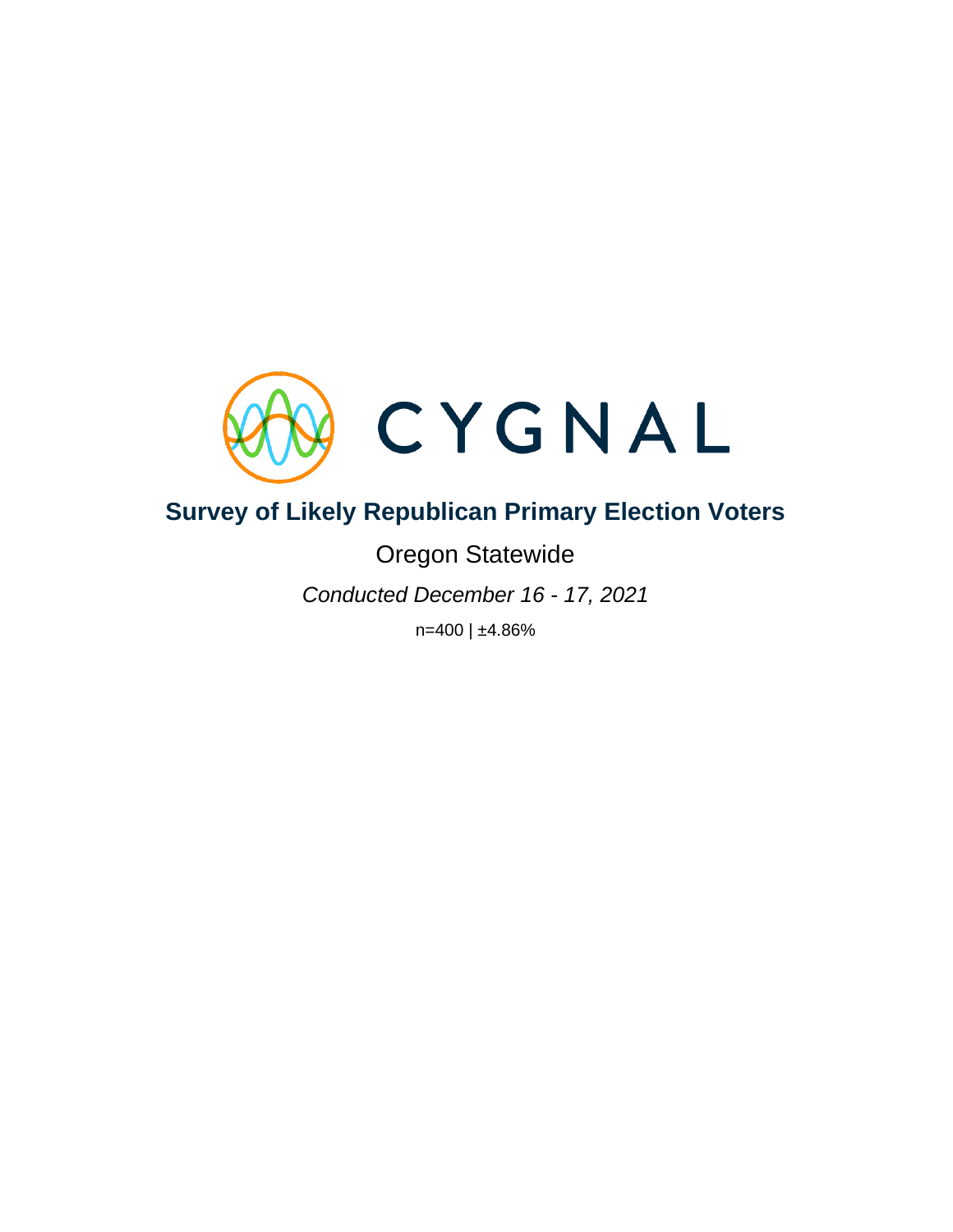#### *Likelihood to Vote*

**1.** How likely are you to vote in the May 2022 Republican primary election for Governor and Congress out of the following options?

|                     | Freg. | %      | <b>August</b> |
|---------------------|-------|--------|---------------|
| Definitely voting   | 373   | 93.2%  | 89.5%         |
| Probably voting     | 22    | 5.6%   | 9.3%          |
| Probably not voting | 5     | 1.3%   | $1.2\%$       |
| Total               | 400   | 100.0% | $100.0\%$     |

**2 - 7.** Do you have a favorable or unfavorable opinion of:

|                         | Fav            | <b>Very</b><br>Fav | Unfav           | Very<br>Unfav | No<br>opinion | <b>NHO</b> | <b>NET</b><br>Fav | <b>August</b> |
|-------------------------|----------------|--------------------|-----------------|---------------|---------------|------------|-------------------|---------------|
| <b>Bud Pierce</b>       | 31.6%          | 13.9%              | 9.1%            | 3.1%          | 20.4%         | 38.9%      | 22.4%             | 25.4%         |
|                         | 126            | 56                 | $\overline{37}$ | 12            | 82            | 155        |                   |               |
| <b>Christine Drazan</b> | 9.4%           | 4.2%               | 3.5%            | 1.9%          | 18.0%         | 69.1%      | 5.9%              |               |
|                         | $\frac{38}{1}$ | 17                 | <u>14</u>       | 7             | 72            | 276        |                   |               |
|                         | 5.6%           | 2.6%               | 3.4%            | 1.4%          | 18.6%         | 72.4%      |                   |               |
| <b>Bridget Barton</b>   | 22             | 10                 | 14              | 6             | 75            | 289        | 2.2%              |               |
| Stan Pulliam            | 16.0%          | 8.2%               | 3.3%            | 1.9%          | 18.6%         | 62.1%      |                   |               |
|                         | 64             | 33                 | 13              | 8             | 75            | 248        | 12.7%             |               |
| Dallas Heard            | 13.0%          | 7.2%               | 4.8%            | 3.8%          | 21.5%         | 60.7%      | 8.3%              |               |
|                         | 52             | 29                 | <u>19</u>       | 15            | 86            | 243        |                   |               |
|                         | 8.6%           | 5.0%               | 3.9%            | 2.4%          | 16.0%         | 71.5%      |                   |               |
| Kerry McQuisten         | 34             | 20                 | 16              | 10            | 64            | 286        | 4.7%              |               |

#### *Top Priority*

8. Which one of the following issues do you believe should be the top priority for the Governor of Oregon?

|                                                                | Freq. | ℅       | <b>August</b> |
|----------------------------------------------------------------|-------|---------|---------------|
| Cracking down on crime and lawlessness and protecting public   | 161   | 40.3%   | 40.8%         |
| safety                                                         |       |         |               |
| Building the economy and creating jobs                         | 61    | 15.2%   | 13.7%         |
| Ensuring election integrity                                    | 55    | 13.8%   | 11.5%         |
| Reducing the cost of living and making Oregon more affordable  | 55    | 13.8%   | 9.8%          |
| Addressing the homelessness crisis                             | 19    | 4.7%    | 7.7%          |
| Addressing social and cultural issues like abortion, guns, and | 13    | 3.3%    | 1.9%          |
| LGBTQ+                                                         |       |         |               |
| Combating the coronavirus pandemic                             | 10    | 2.6%    | 3.8%          |
| Protecting the environment and stopping climate change         | 7     | 1.8%    | 3.7%          |
| Improving education                                            | 5     | 1.2%    | 5.3%          |
| Unsure                                                         | 13    | $3.2\%$ | 1.8%          |
| Total                                                          | 400   | 100.0%  | $100.0\%$     |

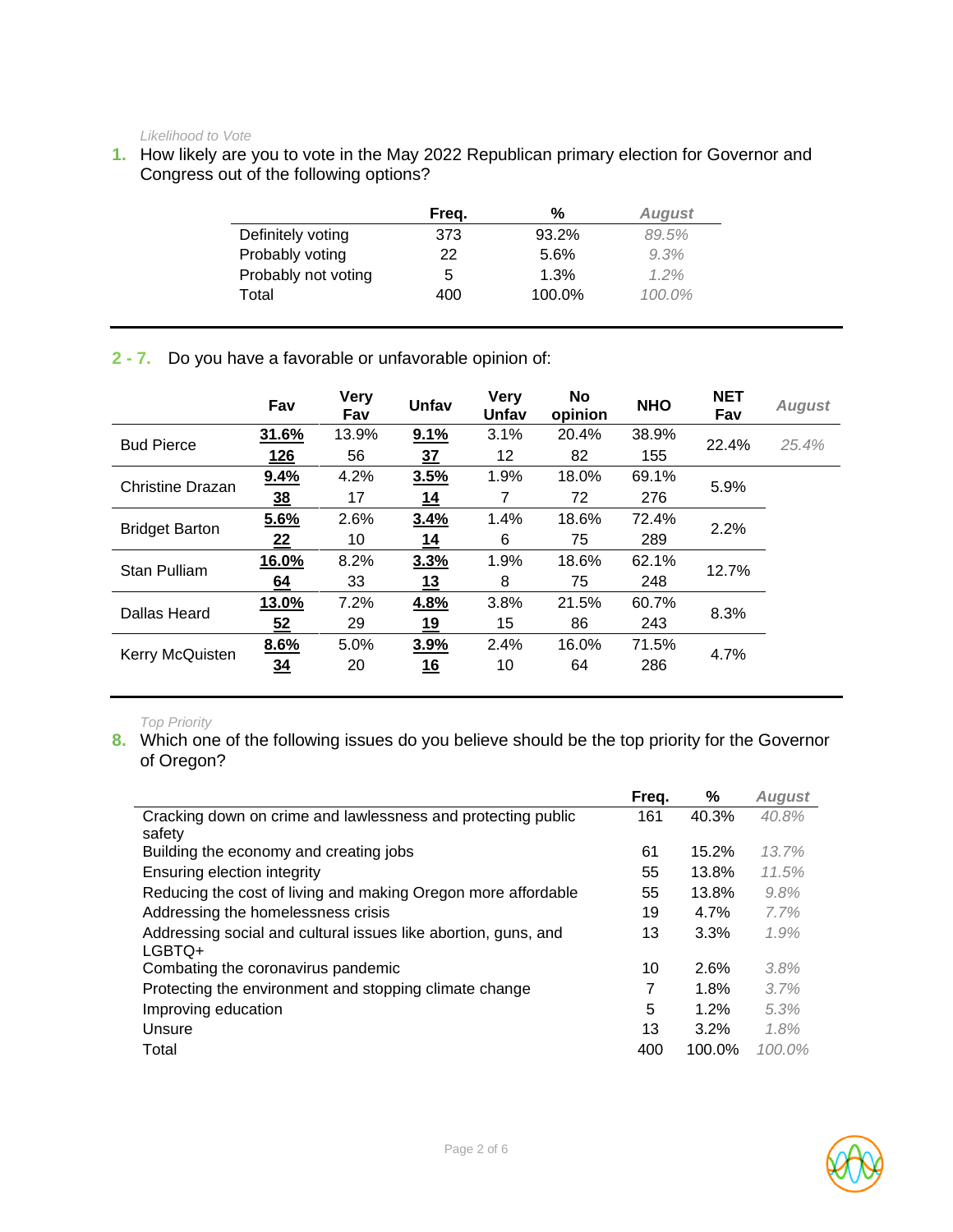Thinking about the upcoming Republican primary elections in 2022…

#### *Gov Ballot*

**9.** If the Republican primary election for Governor were held today, and you had to make a choice, who would you vote for?

|                       | Freq. | %      | <b>August</b> |
|-----------------------|-------|--------|---------------|
| <b>Bud Pierce</b>     | 80    | 19.9%  | 21.0%         |
| <b>Bridget Barton</b> | 9     | 2.2%   | $1.2\%$       |
| Jessica Gomez         | 12    | 2.9%   | 2.1%          |
| Kerry McQuisten       | 21    | 5.3%   | 2.2%          |
| Stan Pulliam          | 33    | 8.3%   | 4.9%          |
| Christine Drazan      | 16    | 3.9%   |               |
| Undecided             | 230   | 57.4%  | 57.7%         |
| Total                 | 400   | 100.0% | $100.0\%$     |

## **10.** Are you female or male?

|        | Freq. | ℅      |
|--------|-------|--------|
| Female | 200   | 49.9%  |
| Male   | 200   | 50.1%  |
| Total  | 400   | 100.0% |

## **11.** What age range do you fall within?

|             | Freq. | %      |
|-------------|-------|--------|
| Under 55    | 121   | 30.3%  |
| $18 - 39$   | 49    | 12.3%  |
| $40 - 54$   | 72    | 18.0%  |
|             |       |        |
| 55 and Over | 279   | 69.7%  |
| $55 - 69$   | 138   | 34.5%  |
| 70 or older | 141   | 35.2%  |
| Total       | 400   | 100.0% |

**12.** And thinking about your views toward politics and government, would you say you are…

|                               | Freq. | ℅      |
|-------------------------------|-------|--------|
| <b>Conservative</b>           | 339   | 84.9%  |
| <b>Extremely conservative</b> | 65    | 16.4%  |
| Very conservative             | 191   | 47.8%  |
| Somewhat conservative         | 83    | 20.7%  |
| <b>Moderate</b>               | 43    | 10.8%  |
| Liberal                       | 8     | 2.1%   |
| Unsure                        | 9     | 2.3%   |
| Total                         |       | 100.0% |

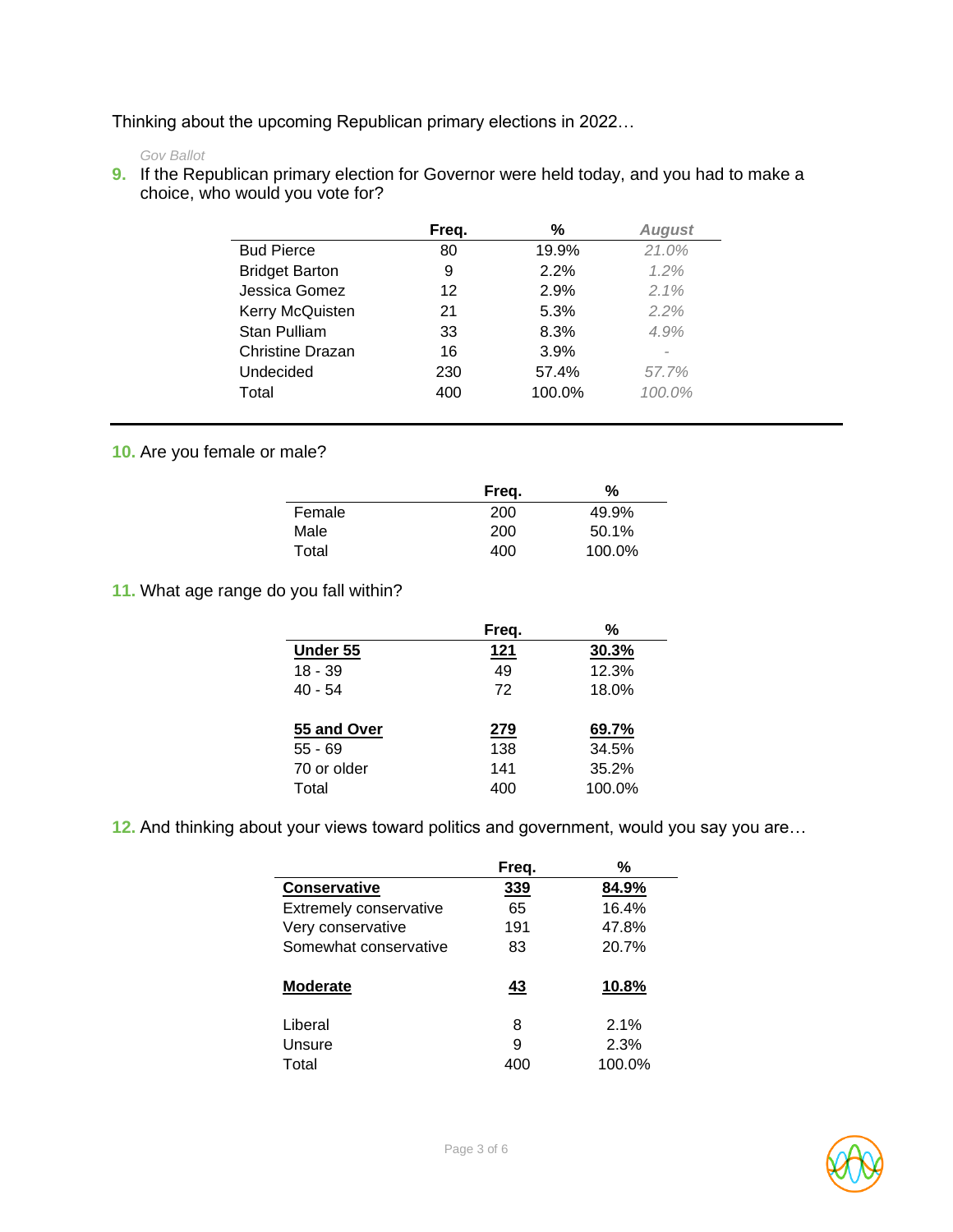# **13.** Primary Election X of 4

|          | Freq. | %      |
|----------|-------|--------|
| $0$ of 4 | 16    | 3.9%   |
| 1 of $4$ | 76    | 18.9%  |
| $2$ of 4 | 63    | 15.8%  |
| 3 of 4   | 85    | 21.1%  |
| 4 of 4   | 161   | 40.2%  |
| Total    | 400   | 100.0% |

# **14.** Geo – Congressional Districts

|       | Freq. | %      |
|-------|-------|--------|
| 1     | 74    | 18.4%  |
| 2     | 114   | 28.6%  |
| 3     | 42    | 10.4%  |
|       | 85    | 21.4%  |
| 5     | 85    | 21.2%  |
| Total | 400   | 100.0% |

## **15.** Geo – DMAs

|                 | Freq.          | %      |
|-----------------|----------------|--------|
| Bend OR         | 22             | 5.5%   |
| <b>Boise</b>    | 6              | 1.6%   |
| Eugene          | 59             | 14.7%  |
| Medford/Klamath | 56             | 14.0%  |
| Portland OR     | 243            | 60.9%  |
| Spokane         | $\overline{2}$ | 0.5%   |
| Yakima          | 11             | 2.8%   |
| Total           | 400            | 100.0% |

## **16.** Geo – Counties

|                             | Freq.       | %     |
|-----------------------------|-------------|-------|
| <b>Portland</b>             | 122         | 30.5% |
| Clackamas                   | 33          | 8.3%  |
| Columbia                    | 6           | 1.4%  |
| Multnomah                   | 36          | 9.0%  |
| Washington                  | 47          | 11.7% |
|                             |             |       |
| <b>Willamette Valley/NW</b> | <u> 125</u> | 31.3% |
| Benton                      | 9           | 2.1%  |
| Clatsop                     | 4           | 1.0%  |
| Lane                        | 23          | 5.7%  |
| Lincoln                     | 4           | 1.1%  |
| Linn                        | 18          | 4.4%  |
| Marion                      | 33          | 8.1%  |
| Polk                        | 15          | 3.7%  |
| Tillamook                   | 6           | 1.4%  |
| Yamhill                     | 15          | 3.7%  |

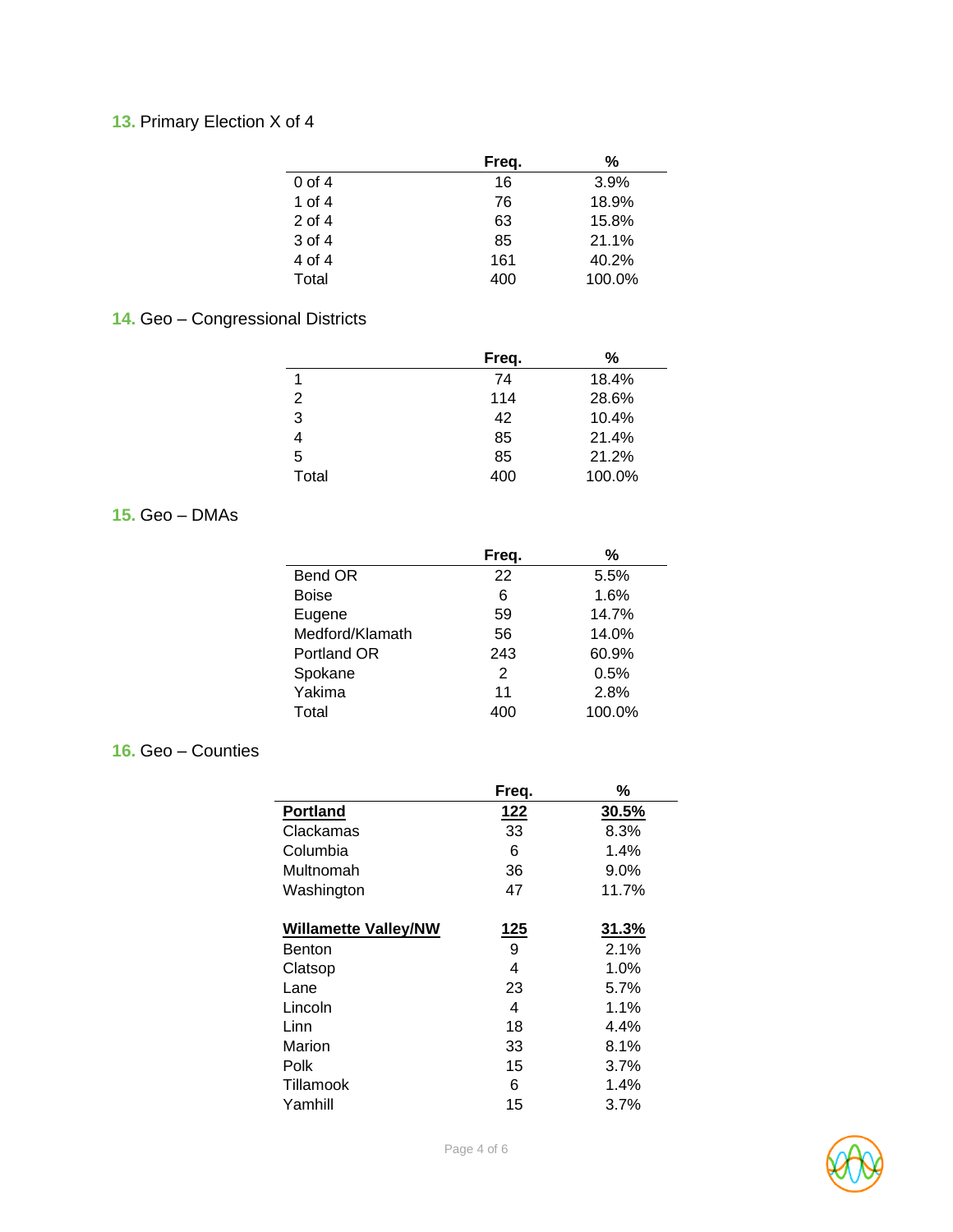| <b>Medford/SW</b>   | $\overline{73}$ | <u>18.3%</u> |
|---------------------|-----------------|--------------|
| Coos                | 10              | 2.5%         |
| Curry               | 4               | 1.0%         |
| Douglas             | 18              | 4.4%         |
| Jackson             | 24              | 5.9%         |
| Josephine           | 18              | 4.4%         |
| <b>Bend/Eastern</b> |                 | 20.0%        |
| Baker               | $\frac{80}{3}$  | 0.7%         |
| Crook               | 5               | 1.4%         |
| <b>Deschutes</b>    | 22              | 5.5%         |
| Harney              | 3               | 0.7%         |
| Hood river          | 5               | 1.3%         |
| Jefferson           | 1               | 0.2%         |
| Klamath             | 10              | 2.4%         |
| Lake                | 1               | 0.2%         |
| Malheur             | 6               | 1.6%         |
| Morrow              | 1               | 0.2%         |
| Umatilla            | 10              | 2.6%         |
| Union               | 6               | 1.5%         |
| Wallowa             | $\overline{2}$  | 0.5%         |
| Wasco               | 5               | 1.2%         |
| Total               | 400             | 100.0%       |

# **17.** Income

|             | Freq. | %      |
|-------------|-------|--------|
| \$0-\$49k   | 85    | 21.3%  |
| \$50k-\$99k | 190   | 47.4%  |
| \$100k+     | 120   | 30.0%  |
| Unknown     | 5     | 1.3%   |
| Total       | 400   | 100.0% |

# **18.** Age + Income

|                 | Freq. | %      |
|-----------------|-------|--------|
| < 70 < \$50k    | 30    | 7.5%   |
| <70 \$50k-\$99k | 129   | 32.4%  |
| $< 70$ \$100k+  | 98    | 24.5%  |
| $70 + < $50k$   | 55    | 13.7%  |
| 70+ \$50k-\$99k | 60    | 15.1%  |
| 70+ \$100k+     | 22    | 5.6%   |
| Unknown         | 5     | 1.3%   |
| Total           | 400   | 100.0% |

# **19.** Gender + Age

|           | Freq. | %     |
|-----------|-------|-------|
| F 18 - 39 | 22    | 5.6%  |
| F 40 - 54 | 34    | 8.5%  |
| F 55 - 69 | 72    | 18.0% |